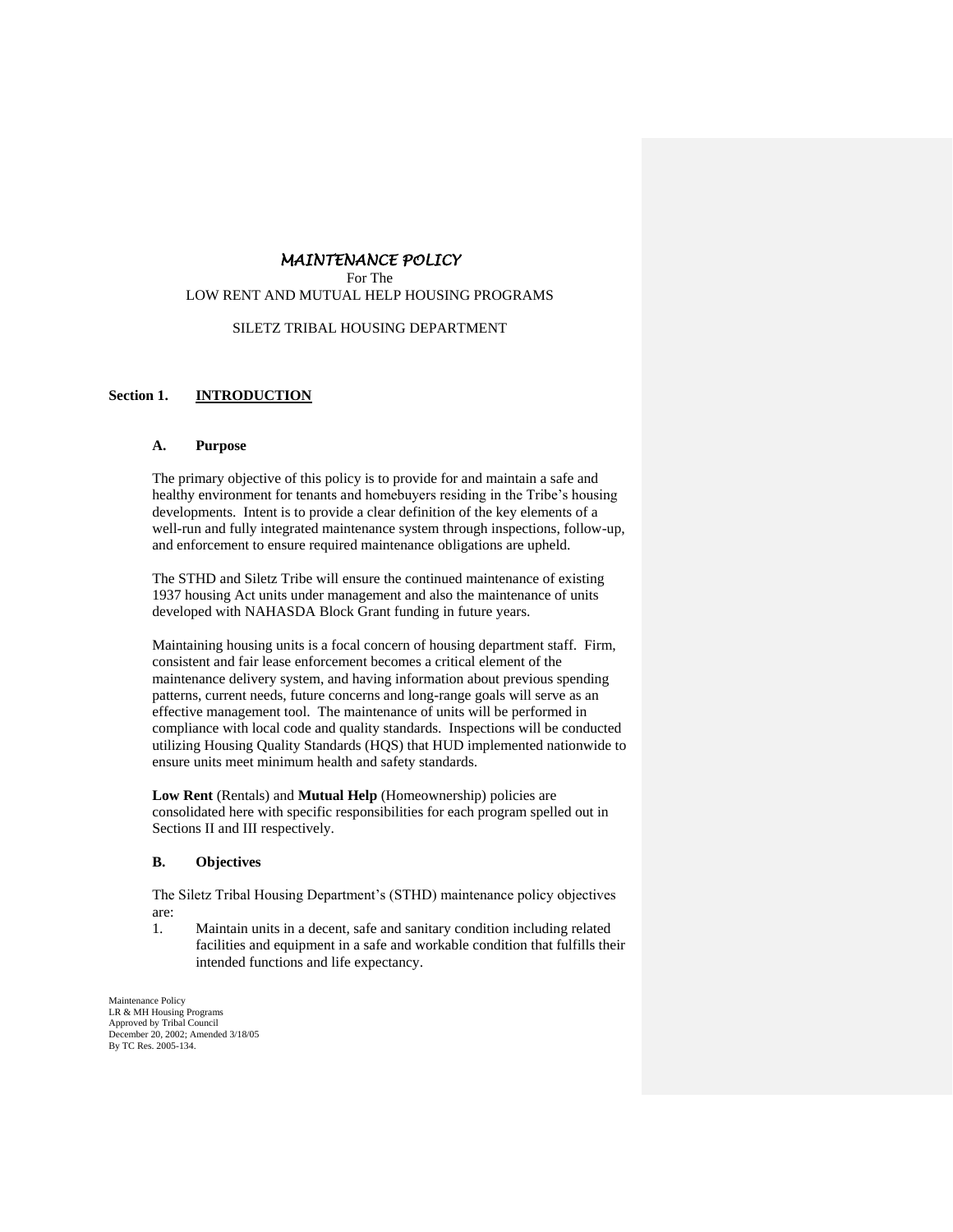- 2. Identify and correct conditions that may lead to an injury or accident to residents or employees.
- 3. Conduct timely inspections, regular and preventive maintenance, timely repairs and replacements to ensure the structural integrity of the development and proper functioning of all equipment.

# **Section II. LOW RENT (Rentals)**

#### **A. Responsibility of STHD/Tribe**

The STHD/Tribe will be responsible for maintaining its rental units in a safe condition by performing regular inspections, preventive maintenance and conducting all necessary repairs in a timely manner to ensure the productive and useful life of the units.

The STHD/Tribe are also responsible for the long-term planning of major renovations and modernizations. All operations will be done in an efficient and prudent manner for prompt renovation of vacant units and for proper control of manpower and materials. The housing department will coordinate and maintain standards for customer service through communication and publication of its policy to rental occupants.

### **B. Responsibility of the tenant**

The tenant is obligated to the terms of the lease agreement including maintaining the rental unit in good condition and appearance through proper housekeeping and ensuring continuous service of utilities (electricity and gas). This responsibility includes the landscape/grounds of the unit, the proper care for pets (elders only), and doing your part to maintain a peaceful and enjoyable neighborhood.

Tenants will not neglect or damage assigned rental units. Tenants are responsible for all damages. If repair are needed, STHD will coordinate with Maintenance staff to make the repairs or procure a contracting firm for the work and bill the tenant for charges. The tenant shall be responsible for all damages to the unit and premises, including damages caused by guests or third parties.

#### **C. Preventive and Routine Maintenance Procedures**

Based on the analysis of new construction and inspections of units under management, preventive and routine maintenance will be provided to minimize the need for costly maintenance in future years. On an annual basis the Maintenance staff will plan the service schedule for heaters, ceiling fans, furnaces, fire extinguishers, smoke alarms, refrigerators, stoves, other appliances, water heaters, water/gas line inspections, exterior paint monitoring and other sealed surfaces, inspecting for condensation, dampness and fungus in wood,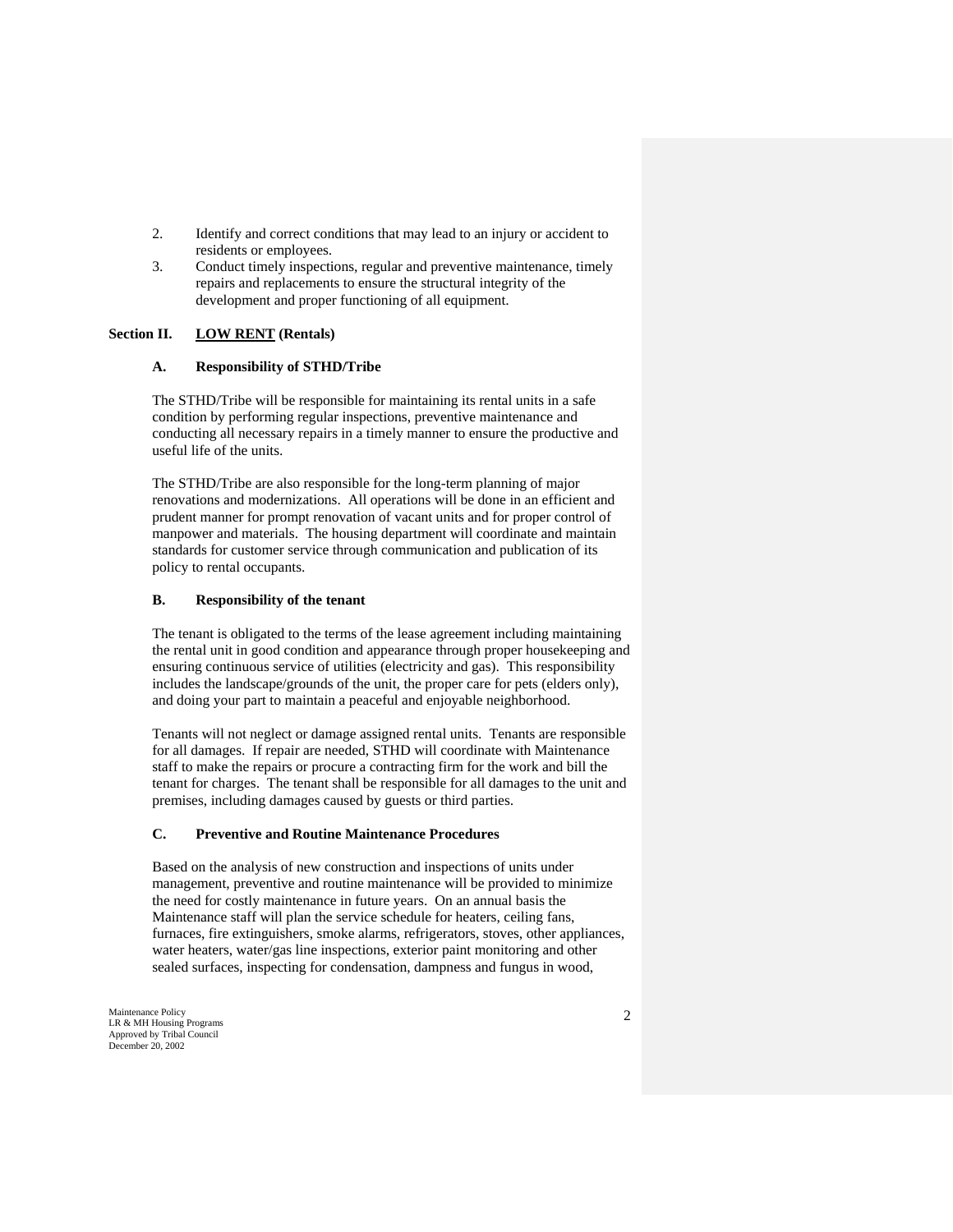inspecting and patching paved surfaces, weatherization items and/or corrections to the dwelling units or grounds.

Management will require and monitor the efficient and effective implementation of the preventive maintenance plan.

Advance planning and scheduling by Maintenance staff is necessary for orderly procurement. In the stocking of materials, equipment, and supplies, Maintenance Staff will utilize STHD's Procurement Quote Sheet and Procurement Policy. They will also conduct an annual physical inventory to comply with Tribal and auditing requirements. The following will be part of routine maintenance scheduling:

#### 1. **Routine maintenance items**

Maintenance staff shall perform routine, recurring maintenance tasks including minor repairs and replacements that are not a result of damage caused by the tenant.

### 2. **New construction**

During construction of new units, STHD may assign maintenance staff to assist with inspections at various phases of construction including the schematic review. The purpose is to standardize equipment and parts so the maintenance program can monitor the warranty items and maintain adequate stock for replacement and/or repairs. Additionally, it will eliminate the use of discontinued parts on the units. This will assist the Maintenance Program in maintaining "as-built" specifications and drawings for future references.

#### 3. **After hour response plans**

Emergency standby coverage will be scheduled and posted. After normal working hours, the STHD/Tribe will assign a maintenance staff to serve on standby status to respond to emergency calls by tenants. Such calls may be for broken windows, broken water lines, power outages, furnace problems, sewer or plumbing problems, or other emergencies threatening the health and safety of tenants or situations that may create a liability for the property.

Maintenance staff will notify their immediate supervisor in each instance and will determine personnel needed to help perform any work. STHD will make available a listing of qualified contractors – listed by skills, their phone numbers and written guidelines on contracting policies. In addition, STHD will have purchase orders available for acquisition of material, supplies and or equipment.

Purchase Orders and information will be maintained in an "Emergency Response Service Directory" with information updated quarterly. This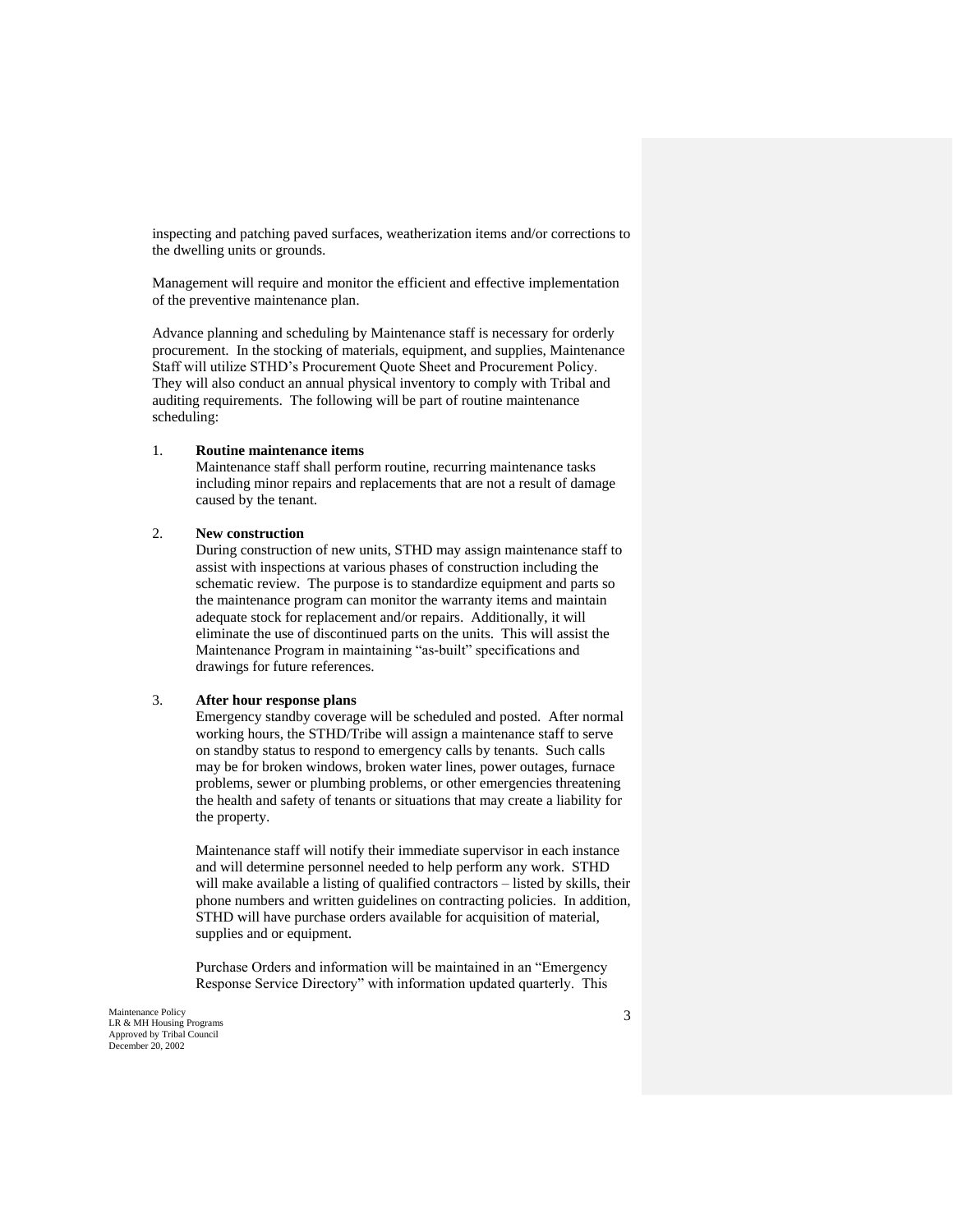will readily assist on-call staff that has been assigned to handle the abatement of emergencies during off-hours (nights, weekends and holidays). Depending on the nature or severity of the emergency, maintenance staff should prepare a work order or a report – which can later be converted to a work order. Records should indicate "who, what, where and when", time and material costs and the status, i.e., work performed was either completed or not completed.

# 4. **Landscaping and grounds maintenance**

Tenants will be responsible for cleaning the surrounding grounds of their rental unit if they plant landscaping shrubs, trees or other plants and flowers. This becomes a tenant responsibility for watering, pruning and weeding. Garbage and/or other debris will not be allowed to accumulate in or around the unit.

Maintenance has push lawn mowers available for check out should you prefer to mow your own grass.

### 5. **Pest control service**

All rental units will be treated for pest control annually as part of routine maintenance services. Pest control treatment will be scheduled with tenants notified 2 weeks and again within 48 hours prior to initial application of service. If units become badly infested, tenants may be required to temporarily relocate and participate in preventive training. During the routine inspection, Maintenance staff will note the need for additional attention. Any need to temporarily remove furniture, plants, food, or pets will be the responsibility of the tenant.

#### 6. **Sanitation service**

All rental tenants are required to dispose of garbage in the provided dumpsters. Tenants are additionally responsible for proper bagging and discarding in the dumpsters. Burning trash and other debris in yards or wooded area is not allowed. Compliance with local environmental health regulations will be enforced.

### 7. **Pets and animal control**

Elders only may have pets in the rental units. If STHD determines the pet threatens the safety of the neighborhood or is creating an unsafe and/or unsanitary condition for the unit or the grounds, the tenant will be required to remove the pet from the premises. (Refer to *PET CONTROL POLICY*).

Maintenance staff will avail their services should pets and animal control become a nuisance or problem in the housing developments.

# **D. Non-Routine Maintenance**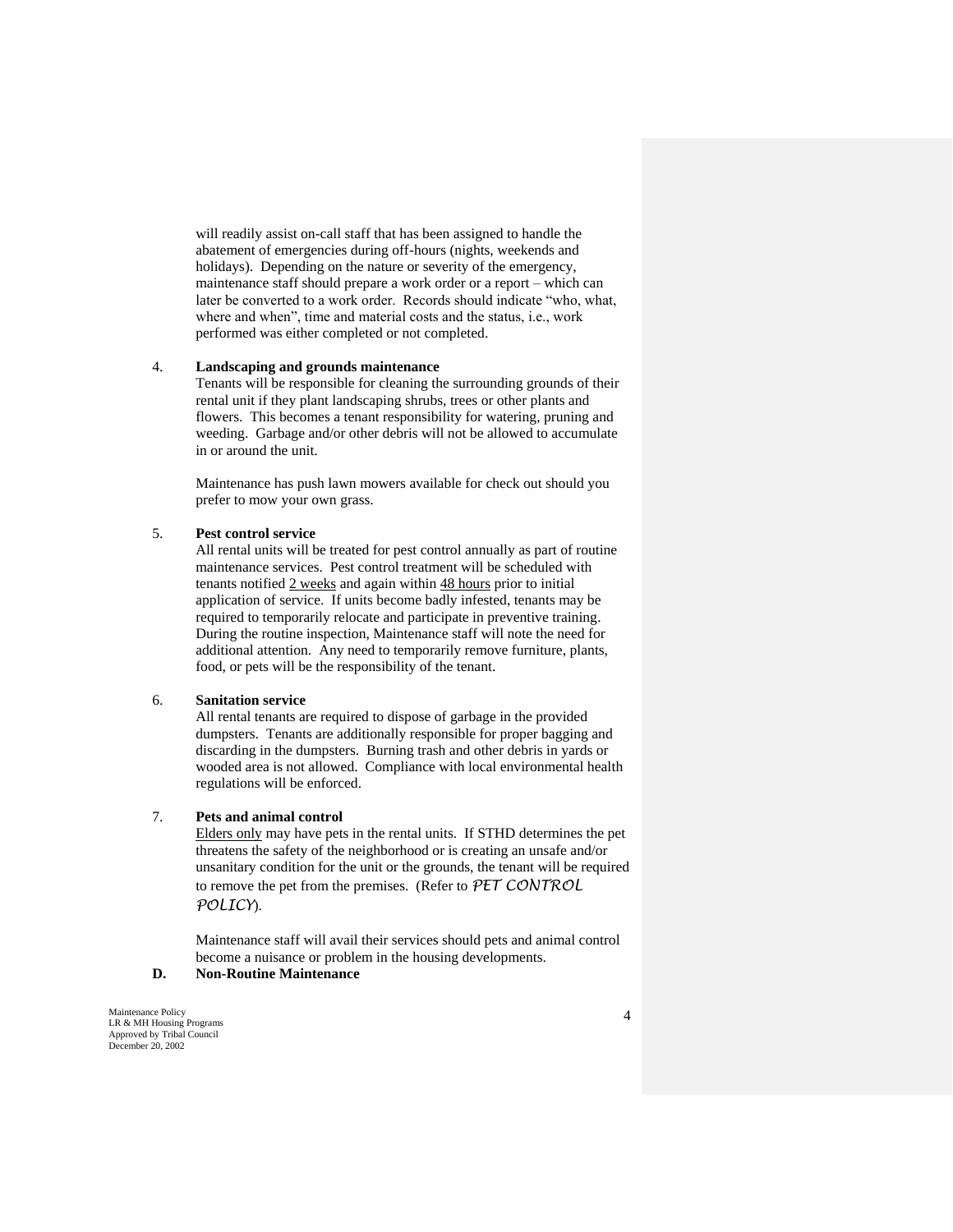This category encompasses tasks that entail major repairs and/or improvements to units or equipment or the replacement at a substantial cost to housing operations.

#### 1. **Damaged units/Emergency**

If a unit is extensively damaged, through no fault of the tenant, Maintenance staff will coordinate with Management to relocate the family, if necessary and immediately schedule the unit for renovation. Such damages may occur as a result of fire, floods, wind, damage by vehicles, explosions, storms, vandalism or other uncontrollable situations.

Maintenance staff will assess damages with the assistance of the Housing Improvement Program Coordinator and take appropriate protective action. A written report with recommendation will be prepared for Management's review in determining the appropriate process for repairing the unit. If damages are determined to be the fault of the tenant, the tenant will be charged for damages and STHD may initiate termination of the Rental Dwelling Lease.

### 2. **Insurance claims**

STHD will be responsible for filing all insurance claims that are covered in the insurance policy. STHD will insure the dwelling unit only, as tenants are responsible for securing personal property insurance. It is the responsibility of the tenant to notify STHD of any damage that could result in an insurance claim.

### 3. **Renovations**

STHD will maintain major renovation schedules. This may include roof repairs, siding, replacement of floors and vinyl, gas or electric conversions, installation of new tubs, sink basins, plumbing fixtures, kitchen cabinet replacements, or other major work. Comprehensive planning for such modernization may be coordinated with other Tribal departments. Tenants will be provided advance notification of any planned renovation including the possible need for temporary relocation.

#### 4. **Structural changes**

STHD may change the structure of a rental unit/s if extensive work or major renovation is already planned or if it determines that the structural changes would be beneficial to the Tribe's plan of operations, such as disabled accessibility improvements, conversion to adult foster care facility, etc.). Tenants shall not make any structural changes.

### **E. Inspections**

Inspections are the foundation of any solid maintenance program and will be completed utilizing maintenance and other housing operations staff to assure objectivity, which should improve the accuracy of information gathered. STHD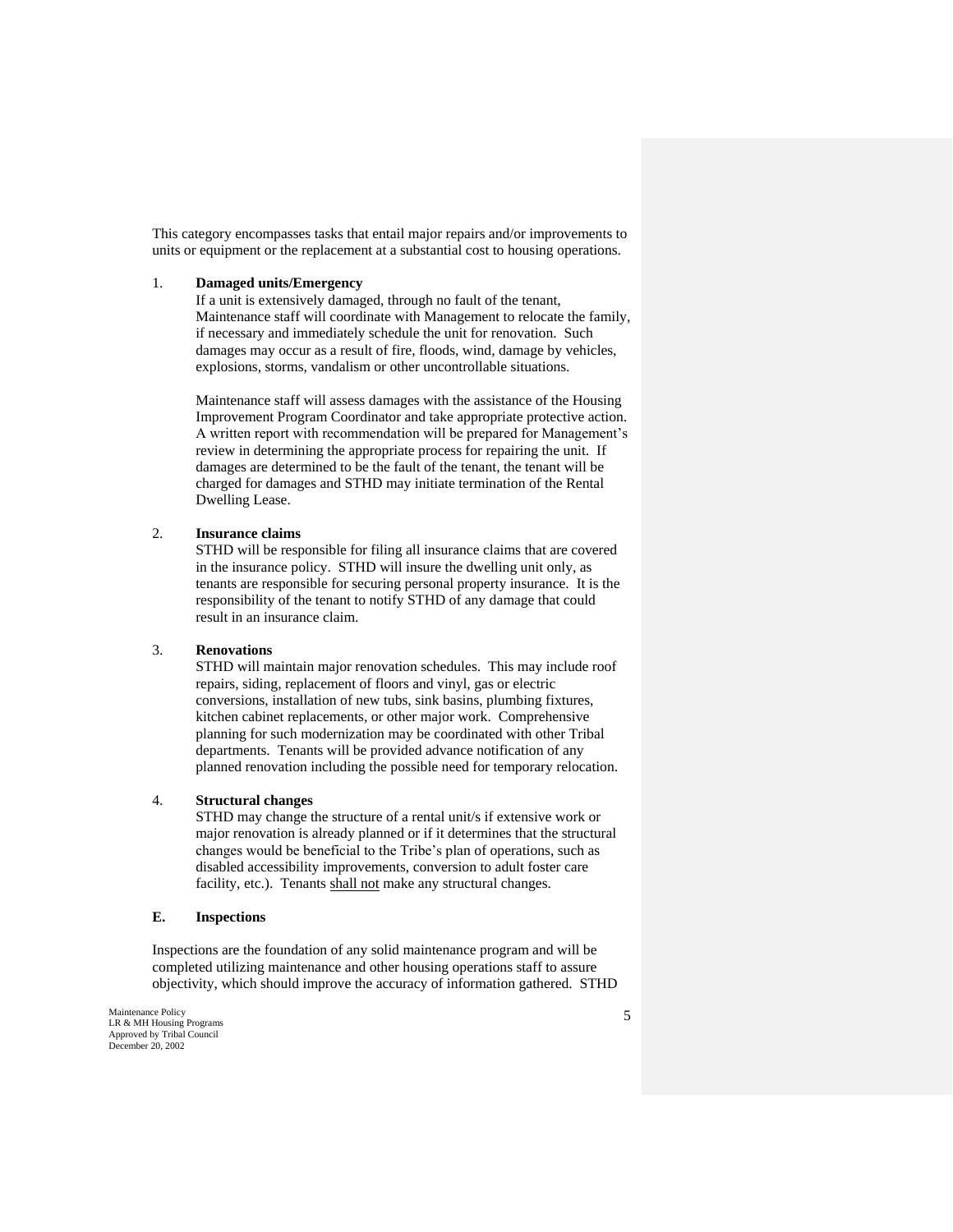shall have the right to inspect any rental unit upon at least forty-eight (48) hours notice to the renter for the purpose of determining if they are fulfilling their obligations to maintain the unit.

### 1. **Annual inspections**

The purpose of ongoing Annual inspections is to ensure that all occupied units in each housing development meet basic minimum standards for habitability. Tenants will be given 15 days notice of scheduled inspections and shall participate in the inspections. Upon completion of the inspection, STHD staff will review findings with the tenant and establish a plan to correct deficiencies. Tenants will be charged for all damages and anything beyond normal wear and tear.

If the unit is damaged due to negligence and determined to be unsafe and unsanitary for continued occupancy, STHD may require counseling for the tenants along with temporary relocation. If major repairs are necessary and to be charged to the tenant, the cost estimate and proposed payment plan will be discussed and settled prior to commencement of work.

### 2. **Emergency/unscheduled inspections**

Emergency maintenance is any maintenance task performed in response to an unanticipated defect endangering life or property. Emergency situations have the highest priority of all maintenance related work. Typical examples might include, but are not limited to:

- a. Fires
- b. Gas leaks
- c. Electrical hazards
- d. Individual unit power failure
- e. No heat
- f. Water leaks or breakage of water supply lines
- g. Sewage problems

In the event of an emergency situation, it may be necessary for STHD/Maintenance staff to enter units without notice. Should this be the case, a follow-up written notice shall be attached to the front door explaining the reason for entry, a list of staff entering the apartment and a reference to this policy as authority.

STHD and maintenance staff shall have the right to enter the rental unit without notice for suspected abandonment, when utility service has been discontinued or when sever damage is evident. The STHD/Maintenance staff shall leave a written notice on the front door at the time any such entry is made referencing this policy and the Selection, Admission and Continued Occupancy policy as authority.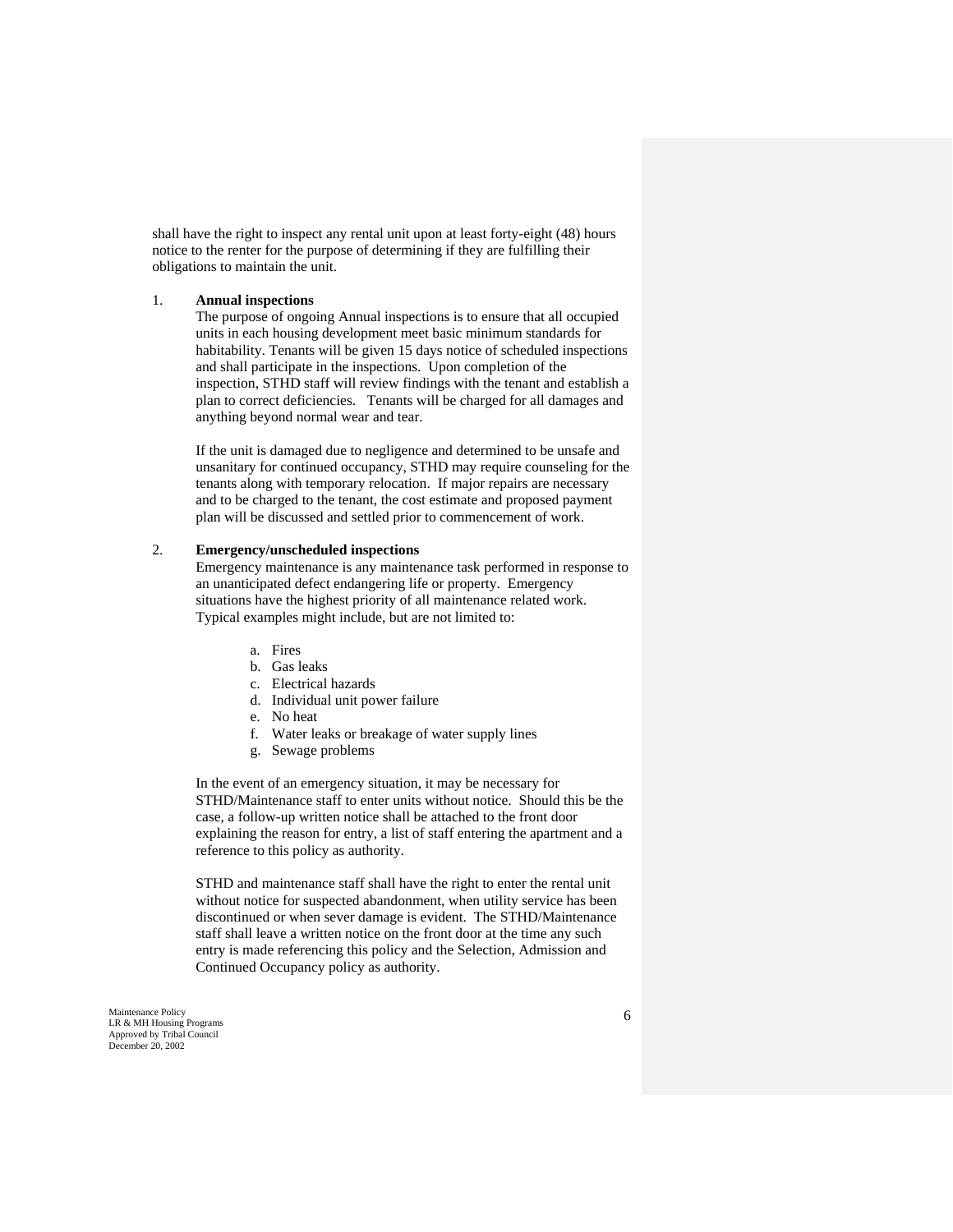Unscheduled inspections may include coordination with Law Enforcement, Child Protective Services, Social Services, or any other agency that has obtained prior approval from the housing department for such inspection. Entry will not be made without notifying the tenant and this may be accomplished through written communication to their mailing address. If this method of contact is used, a response is not necessary to proceed with the inspection.

### 3. **Move-In inspection**

Although move-in and move-out inspections are not elaborated on in the Selection, Admission and Continued Occupancy policy, the STHD/Tribe is responsible for unit maintenance with procedures noted here and in item #4. Tenants must agree to regular inspections and notify STHD of any maintenance problems that arise. Each unit must be decent, safe and sanitary before it is becomes occupied.

Once a family has been selected and assigned to a unit, a move-in inspection shall be scheduled to ensure that the unit is in satisfactory condition when the tenant moves in. This inspection is very thorough to ensure that the unit is properly equipped with working appliances, and that both the interior and exterior are in good repair.

A staff member of the STHD, maintenance staff, and the renter should conduct the inspection. If the tenant is participating in a counseling program, the counselor might also be present. All parties shall sign the inspection report thereby agreeing to any deficiencies. Maintenance staff will complete any required repairs in a timely manner. Inspection records must be maintained in the tenants file

#### 4. **Move-Out inspection**

Any move-out inspection will be conducted between Management, Maintenance staff, and tenant. Repairs that are not normal wear and tear will be charged to the tenant terminating the Rental Dwelling Lease. If possible, the outgoing tenant should participate in the inspection and sign the inspection form. The form shall note all necessary repair work with Maintenance staff using a copy of this report to initiate a service work order.

Maintenance staff shall complete the work within a reasonable time frame. STHD will use three to five working days as a general standard in preparing a unit ready for occupancy. Following completion of work requirements, Maintenance staff shall inform Resident Services Staff and the Housing Programs Supervisor of unit availability. The Housing Programs Supervisor will perform a quality control inspection before a unit is offered to a prospective resident.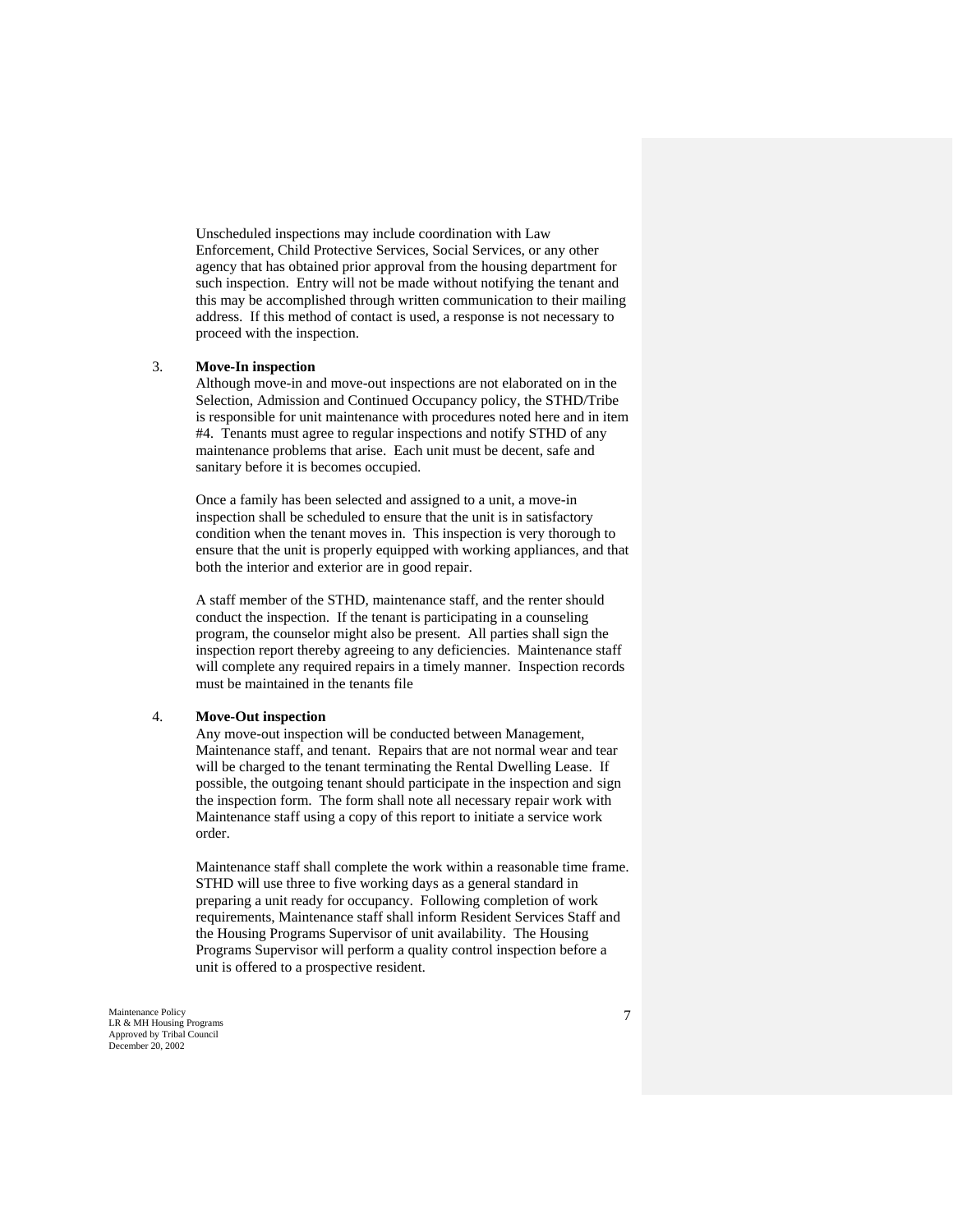#### **F. Work Order Procedure**

#### 1. **Work orders**

Maintenance staff shall perform all required maintenance by an approved work order. Tenants request a work order either in person or by phone and provide the name of head of household, unit number, project number and a description of work needing completed. Providing this information to STHD or Maintenance verbally or in person will constitute permission by tenant for the STHD/Maintenance staff to enter the unit.

Maintenance will determine the status/priority of the work order (emergency, vacancy prep, routine, etc.), and assign appropriate maintenance staff to do the work. Emergency work orders take precedence and must be performed immediately to prevent any injury or additional damages. Emergencies are those situations that may threaten the life, health or safety, of the occupants or severely affect the unit. Maintenance staff shall report all labor and materials used.

A copy of each completed work order will be placed in the resident's file when the work affects a resident's unit. Tenants can contact the Housing Office, should they need a copy. The Maintenance Supervisor will be responsible for quality control and will review and sign off on 10% of all completed resident requested work orders each month to check the performance of materials and personnel.

Work orders will be scheduled on the basis of the following priorities:

| Emergency           | Life threatening, or extreme property damage     |
|---------------------|--------------------------------------------------|
| Urgent              | Major inconvenience to resident, property damage |
| <b>Vacancy Prep</b> | Prepare unit for occupancy                       |
| Routine             | Resident or management request                   |
| Preventive Maint    | Planned and seasonal maintenance                 |
| Special Project     | Any type of deferred maintenance                 |

The following service response times are established:

| Emergency               | Immediate       |
|-------------------------|-----------------|
| Urgent                  | Same day        |
| <b>Vacancy Prep</b>     | Within 48 hours |
| Routine                 | Within 72 hours |
| Preventive Maint        | Within 2 weeks  |
| <b>Special Projects</b> | Within 30 days  |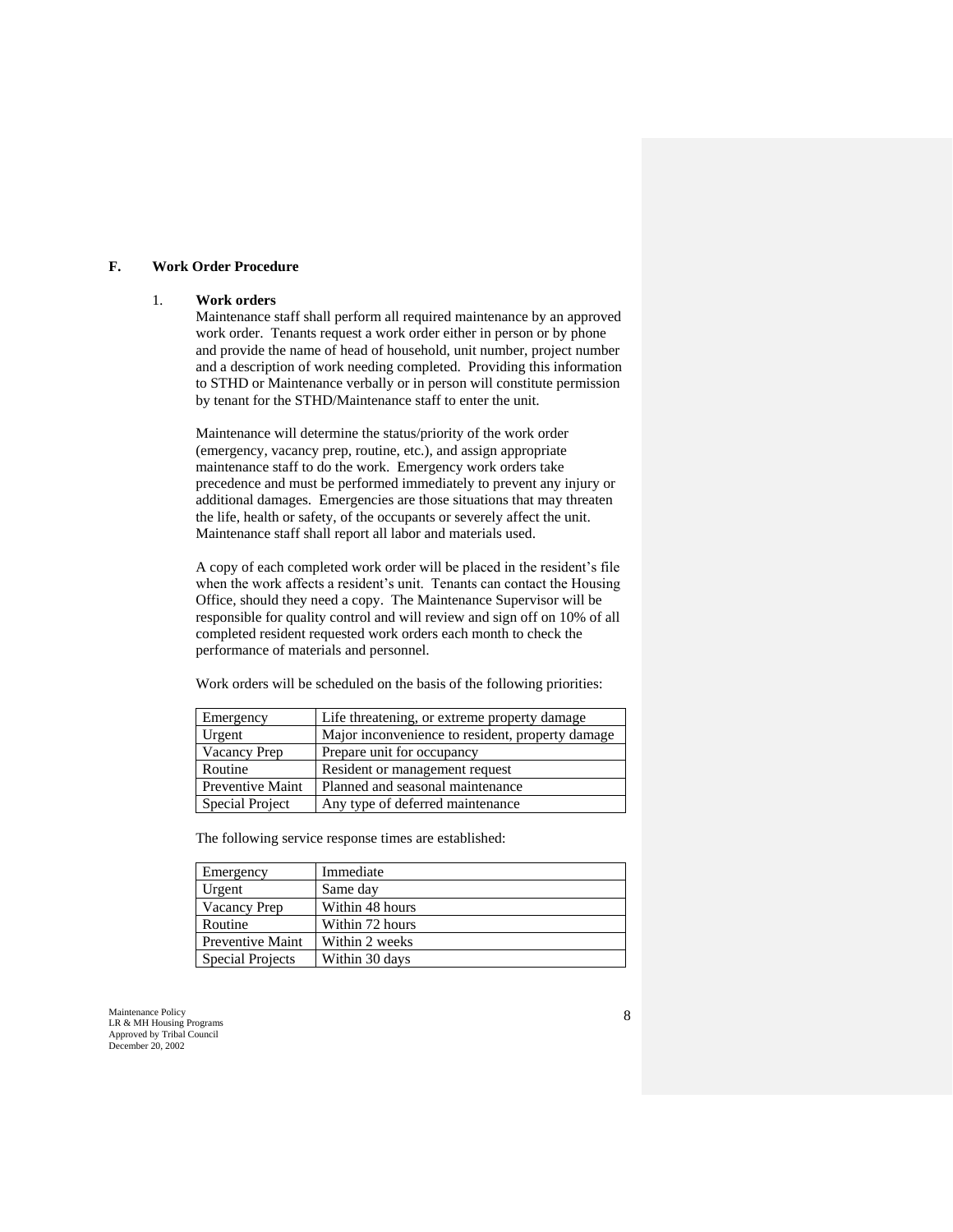# 2. **Charges**

The TDHE/Tribe will charge tenants for all work orders that are determined to be the fault of the tenant. Such charges will include the labor and cost of materials used. At the request of the tenant, estimates may be provided. Tenants will be responsible for payment of any work order determined to be their fault.

Normal wear and tear of rental units will not be charged to the tenant. A schedule of charges shall be posted at the STHD office and provided to the tenant upon request.

# **G. Demolition and Disposition**

### 1. **Destruction of units**

As a last alternative, Maintenance staff may recommend demolition/destruction of unit(s) if determined unsafe, and if demolition/destruction is in the best interest of the STHD/Tribe.

Factors for determining unsafe conditions may include, but are not limited to, foundation problems, serious contamination, or other infectious bacteria related contamination. Maintenance staff shall document justification for recommending demolition.

# **H. Donation of units**

1. If the STHD/Tribe decides to convert or donate a unit/s to other service providers/entities within the Tribe, the Maintenance staff may be responsible for continued maintenance. Additionally, Maintenance staff may be called on to assist with minor or major repairs in preparing the unit/s for occupancy.

# **Section III. MUTUAL HELP (Homeownership)**

# **A. Responsibility of STHD/Tribe**

- 1. STHD will enforce the Mutual Help and Occupancy Agreement (MHOA) for homebuyers in the housing developments. Failure of a homebuyer to meet their maintenance obligations shall not relieve the STHD/Tribe of this responsibility.
- 2. STHD shall inspect the interior and exterior of a home upon occupancy, annually thereafter, and upon move-out to ensure that the home is maintained in a decent, safe, and sanitary condition. The homebuyer shall participate in these inspections and be given a written report of the results of the inspection.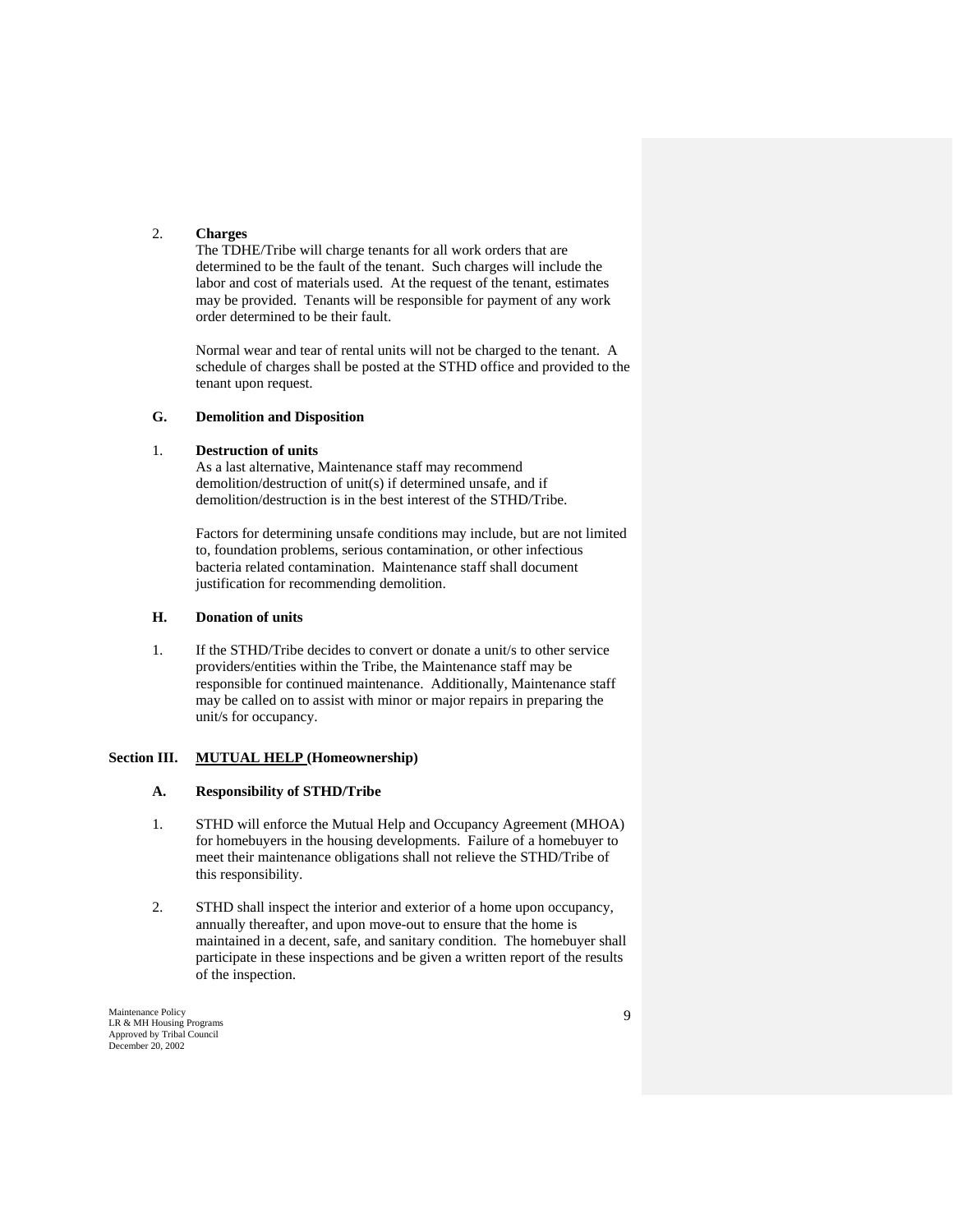- 3. STHD shall also have the right to inspect the home upon at least fortyeight (48) hours notice to the homebuyer for the purpose of determining if the homebuyer is fulfilling the obligation to maintain the home.
- 4. In emergency cases such as suspected abandonment, damage to the unit or discontinuance of utilities, STHD shall have the right to enter a home without notice. In such event, STHD shall leave a written notice on the front door of the home.
- 5. If a homebuyer requires advice or technical assistance to enable them to meet their maintenance responsibilities, they may contact the STHD office for advice or assistance. STHD shall offer such services as counseling, referrals to, or special arrangements with outside workers or contractors.

#### **B. Responsibility of the homebuyer**

- 1.  $\frac{1}{1}$ . The homebuyer shall be responsible for all maintenance of the home including all previous repairs and renovations with exception of structural deficiencies that are not tenant-caused. Repair of a structural defect is limited to:
	- The repair of damage to designated load-bearing portions of the home which is necessary to restore their load-bearing ability;
	- The repair of designated non-load-bearing portions, items or systems of the home, damaged by the structural defect, which make the home unsafe, unsanitary or otherwise unlivable (such as the repair of inoperable windows, doors and the restoration of functionality of damaged electrical, plumbing, heating, cooling, and ventilating systems); and
	- the repair and cosmetic correction of only those surfaces, finishes and coverings, original with the home, damaged by the structural defect, or which require removal and replacement attendant to repair of the structural defect, or to repair other damage directly attributable to the structural defect.
	- .It is the intent of this section to ensure the repair of a home to a condition approximating the condition just prior to the defect, not to a like new condition. It does not require refinishing of all interior or exterior surfaces if only one or two surfaces are damaged. It excludes damage covered by a homeowner's casualty insurance policy.
- 2. STHD shall not be obligated to pay for or provide any maintenance to the home except as noted in C2 below.

# **C. Failure of Homebuyer to Perform Maintenance**

Maintenance Policy LR & MH Housing Programs Approved by Tribal Council December 20, 2002

**Formatted:** Bullets and Numbering

**Formatted:** Bullets and Numbering